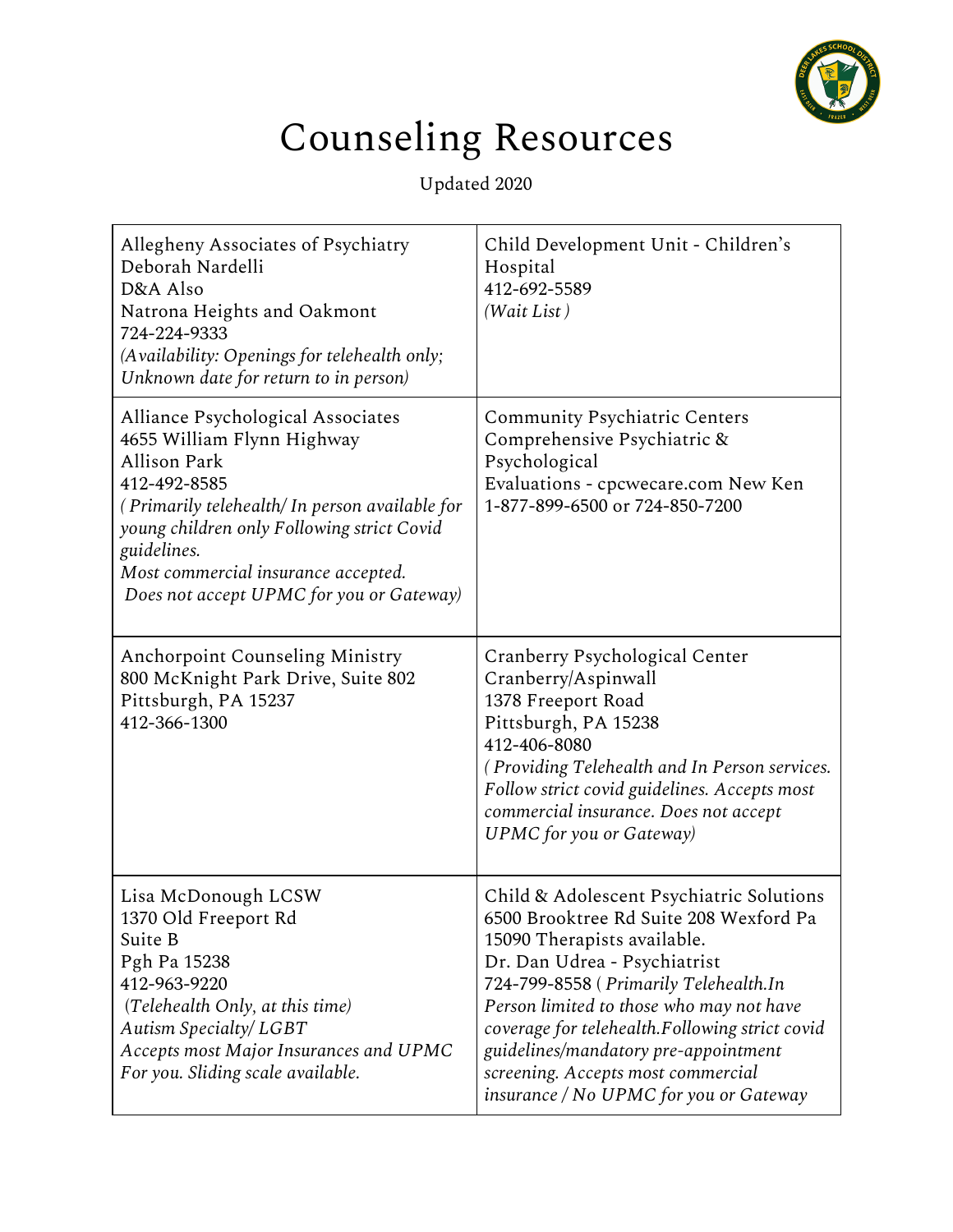| The Caring Place<br>Center for Grieving Children and<br>Families<br>200 Warrendale Village Dr.<br>Warrendale<br>412-544-6334                            | <b>Family Behavioral Resources</b><br>(OP, Med Mang, PCIT, SBMH)<br>3 Kensington Square<br>New Kensington, PA 15068<br>724-335-9733<br><b>BHRS-Wrap-Around</b><br>412-824-4008<br>(Monroeville)                                                                                                                                                                                                                             |
|---------------------------------------------------------------------------------------------------------------------------------------------------------|-----------------------------------------------------------------------------------------------------------------------------------------------------------------------------------------------------------------------------------------------------------------------------------------------------------------------------------------------------------------------------------------------------------------------------|
| Children's Hospital - Behavioral<br>Therapists<br>Child & Family Counseling Center<br>11279 Perry Highway 204, Suite 107<br>Wexford, PA<br>724-933-3910 | Gateway Rehab - D&A, IOP<br>Fox Chapel<br>1360 Old Freeport Road, #3B<br>Pittsburgh, PA 15238<br>412-963-7077 (Primarily telehealth<br>sessions, some exceptions for individual<br>sessions. At this time IOP, available only at<br>North Hills Office, call 412-963-7077 ext<br>2209. Accepts most commercial and<br>Medicaid insurances. Strict covid guidelines<br>for in person sessions. No waitlist at this<br>time.) |
|                                                                                                                                                         |                                                                                                                                                                                                                                                                                                                                                                                                                             |

| The Good Grief Center<br>(Bereavement Support)<br>2717 Murray Ave.<br>Pittsburgh, PA<br>412-224-4700 | Oakmont Psychological/Four Seasons<br>508 Allegheny River Blvd # 204,<br>Oakmont, PA 15139<br>$(412)$ 826-9151<br>(Telehealth and in person sessions.<br>Following strict covid guidelines. Accepts<br>most Major Insurances) |
|------------------------------------------------------------------------------------------------------|-------------------------------------------------------------------------------------------------------------------------------------------------------------------------------------------------------------------------------|
| National CRISIS TEXT LINE 741741                                                                     | Michael Stephens, PhD, LPC<br>Individual, Family, and Couples<br>12320 Route 30 Unit 7<br>Huntingdon Township, PA 15642                                                                                                       |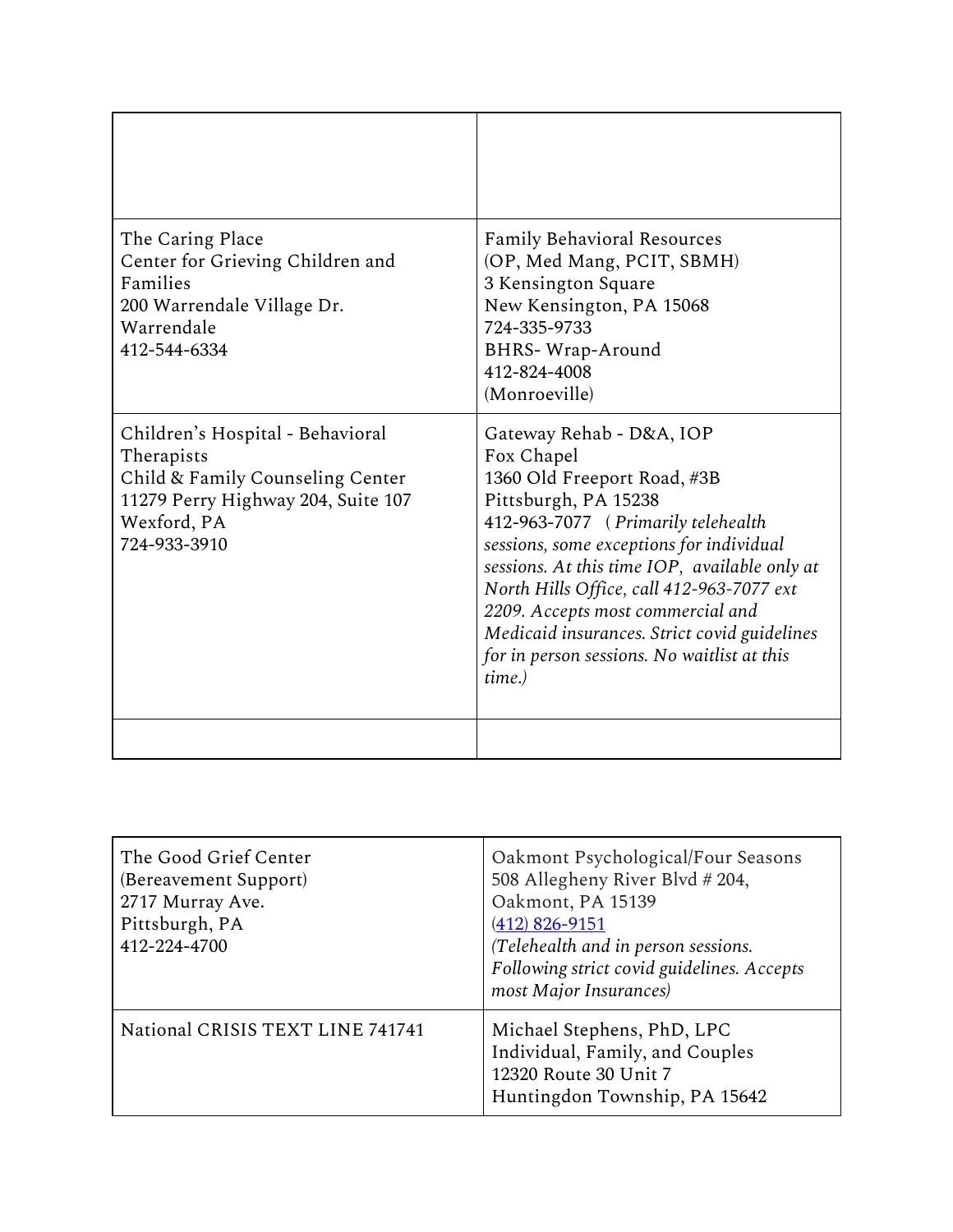| Kristen Brozek, LPC<br>2585 Freeport Road<br>Suite 209<br>Pittsburgh, Pennsylvania 15238<br>$(878)$ 201-4697                                                                                                                                 | ReSolve - (888) 796-8226 24 Hour Crisis<br>Hotline                                                                                                                                                                                                       |
|----------------------------------------------------------------------------------------------------------------------------------------------------------------------------------------------------------------------------------------------|----------------------------------------------------------------------------------------------------------------------------------------------------------------------------------------------------------------------------------------------------------|
| Life's Journey Counseling Center, Inc.<br>(MFT, Children, Families)<br>3063 Freeport Road, Suite B<br>Natrona Heights, PA<br>724-766-9238<br>(Availability: Telehealth for all and In-person<br>for Adults; Unknown end date for telehealth) | Suicide Prevention Hotline<br>1-800-273-8255                                                                                                                                                                                                             |
| Mercy Behavioral Health<br>1-877-637-2924 (Crisis Center)<br>412-697-0707 (WRAP Services)                                                                                                                                                    | Summit Psychological Services<br>1350 Old Freeport Road, Suite 1A<br>Pittsburgh, PA 15238<br>412-406-7734<br>(Telehealth only. Accepts most Major<br>commercial insurance/UPMC for you.)                                                                 |
| North Hills Psychological Associates, Inc.<br>10475 Perry Highway, Town Centre,<br>Wexford Pa 15090<br>724-759-7500<br>(Primarily telehealth/Limited Inperson.<br>Accepts most Major insurances. Does not<br>accept UPMC for you or Gateway) | Wesley Family Services (OP, FBased)<br>310 Central City Plaza<br>New Kensington, PA 15068<br>724-335-9883                                                                                                                                                |
| New Direction Counseling Services<br>(Nutritionist) Psychiatrist & Therapists<br>117 VIP Drive #310, Wexford, PA 15090<br>$(724)$ 934-3905                                                                                                   | Western Psych (WPIC)<br>412-624-1000                                                                                                                                                                                                                     |
| Psychological Associates, Inc.<br>4284 William Flynn Highway<br>Allison Park, PA 15101<br>412-486-2948<br>Telehealth and in-person appointments<br>available. Psychiatrists on site. Accepts most<br>Major Insurances and Managed Care.)     | <b>Wexford Counseling Services</b><br>11676 Perry Highway, Bldg II, Suite 2108<br>Wexford, PA 15090<br>412-944-6400<br>(PCIT available)<br>Monroeville/Plum Location<br>7950 Saltsburg Rd Suite #4 Pgh Pa 15239<br>(6 month waitlist for Wexford office. |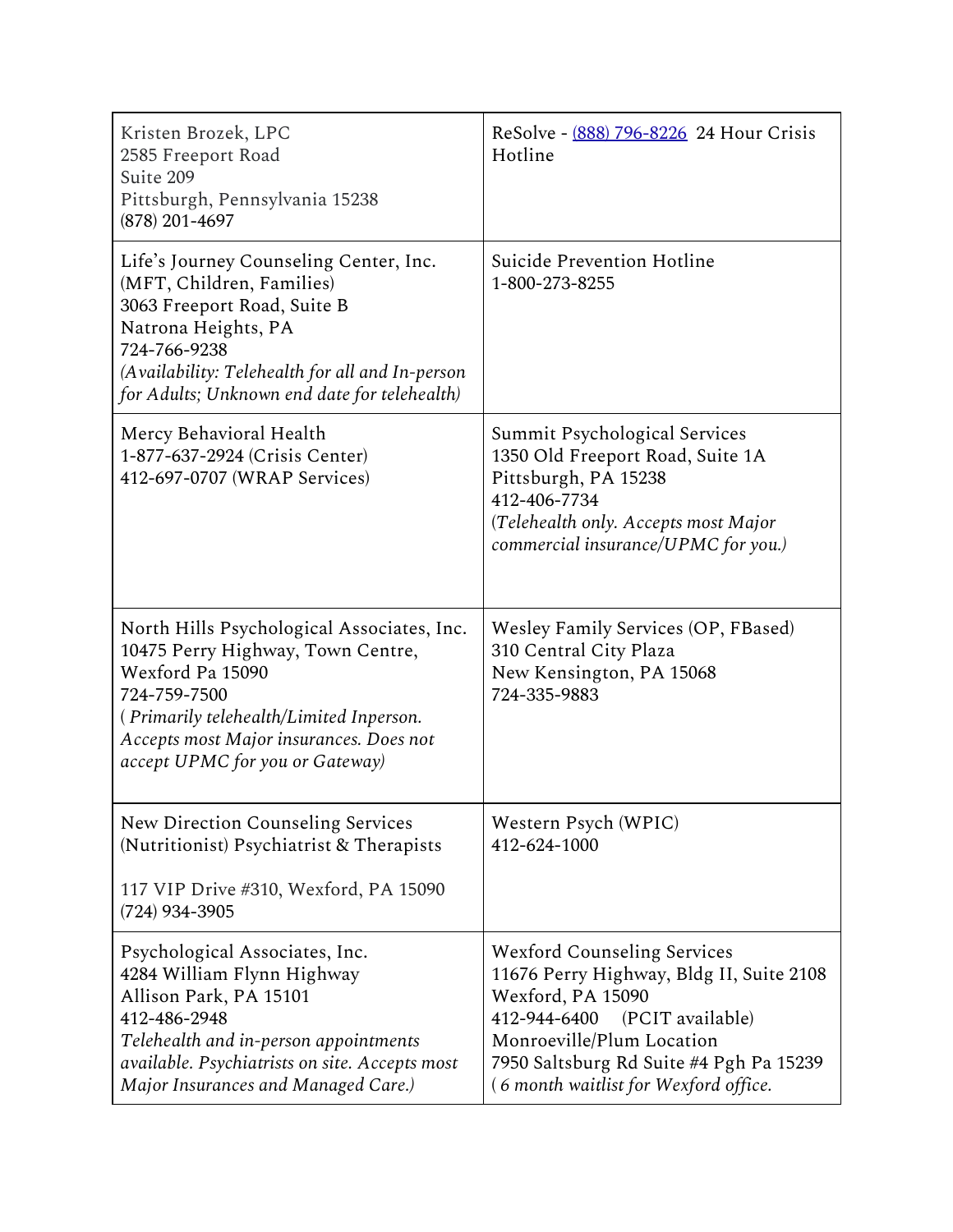|                                                                                                                                                                                                                                                                                    | Openings at Monroeville office. Telehealth<br>for Individual therapy; In person for PCIT<br>only. Accepts most commercial and UPMC<br>for you/Gateway.                                                                                                                                                                                       |
|------------------------------------------------------------------------------------------------------------------------------------------------------------------------------------------------------------------------------------------------------------------------------------|----------------------------------------------------------------------------------------------------------------------------------------------------------------------------------------------------------------------------------------------------------------------------------------------------------------------------------------------|
| Pyramid (Ridgeview) Drug and Alcohol<br>Teen Inpatient and IOP<br>447 Gibsonia Road<br>Gibsonia, PA 15044<br>724-443-3220                                                                                                                                                          | Allegheny Valley MH Associates<br>1326 Freeport Rd. #250<br>Pgh. Pa. 15238<br>412-967-0610 Monroeville Office 4232<br>Northern Pike Commerce Building Suite<br>304 Monroeville Pa. 15146<br>412-967-5660<br>(Telehealth only. Accepts most Major and<br>Managed Care Insurances.) Neurological<br>Psych. Testing available.)                 |
| Pittsburgh Psychotherapy Associates 9410<br>McKnight Rd. Suite 105<br>Pgh. Pa.<br>15237<br>412-367-0575<br>(Accepts most Major insurance.Does not<br>accept Medicaid or Medicare.) Services for<br>Autistic Clients available. Telehealth and<br>in-person appointments available. | Anna Marie Breaux, Ph D.<br>Psychologist<br>4284 Route 8, Suite 307<br>Allison Park, PA.<br>$(412)$ 487-6444                                                                                                                                                                                                                                 |
| Malec, Herring, and Krause<br>195 Crowe Avenue<br>Mars, PA 16046<br>724-772-4949<br>www.MalecHerringandKrause.com                                                                                                                                                                  | Children Overcoming Obstacles and Limits<br>(COOL) Zone Pine Center<br><b>Danielle Persing, MS, LPC</b><br>11279 Perry Highway, Suite 500<br>Wexford, PA 15090<br>Office: 412-383-1559<br>Cell: 412-215-8898<br>Email: persingd@upmc.edu<br>CoolZonePineCenter@upmc.edu                                                                      |
| <b>AXIOM Family Counseling</b><br>3 Kensington Square<br>New Kensington, Pa<br>878-847-7179 or 724-522-5456<br>(Telehealth and In-person appointments.<br>Following strict covid guidelines. Accepting<br>most major Health insurances and Medicaid.)                              | (Jennifer W Ketler Counseling Services<br>4284 William Flynn Highway Suite 308<br>Allison Park, Pa 15101<br>412-897-2926 (Telehealth only. 1 month<br>wait list. Accepts Most Major Insurance. No<br>Medicare.)<br>(Ann Flaherty (Associate) 412-849-8771<br>Accepting new Clients. Telehealth only.<br>Adolescents /Adults.Takes most Major |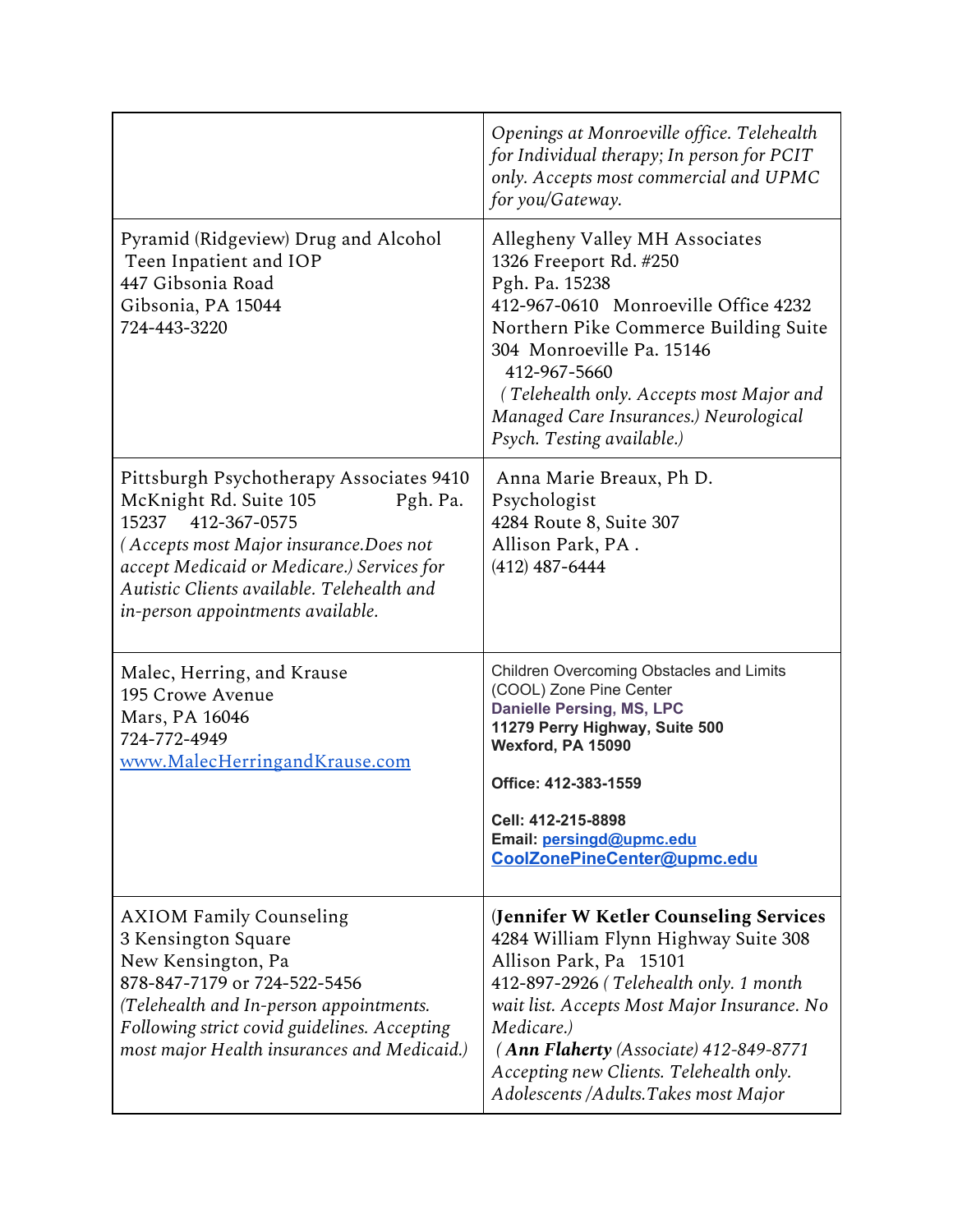|                                                                                                                                                                                                                                                                                                         | Insurance Medicaid pending. In addition<br>Ann offers Equine Therapy covered by most<br>Major Insurance)                                                                          |
|---------------------------------------------------------------------------------------------------------------------------------------------------------------------------------------------------------------------------------------------------------------------------------------------------------|-----------------------------------------------------------------------------------------------------------------------------------------------------------------------------------|
| <b>SAMHSA National Helpline</b><br>1-800-662-HELP<br>4357                                                                                                                                                                                                                                               | Dunlap & Associates Counseling<br>20421 RT-19, Suite 310, Cranberry Twp,<br>PA, 16066<br>$(724)$ 709 - 4667<br>kreda.at@gmail.com<br><u>www.dunlapandassociatescounseling.com</u> |
| <b>Wonderkids - Wesley Family Services</b><br>Social Skills Group for ages 5-20 with Autism<br>Spectrum Disorder or Social (Pragmatic)<br>Communication Disorder in an Autism center.<br>A referral is required for enrollment.<br>16055 Perry Highway, Wexford, PA 15090<br>412-342-2270<br>Wonderkids |                                                                                                                                                                                   |
|                                                                                                                                                                                                                                                                                                         |                                                                                                                                                                                   |

*Also visit [Psychology](https://www.psychologytoday.com/us) Today. There are filtering options for issues, insurance, location, and other preferences.*